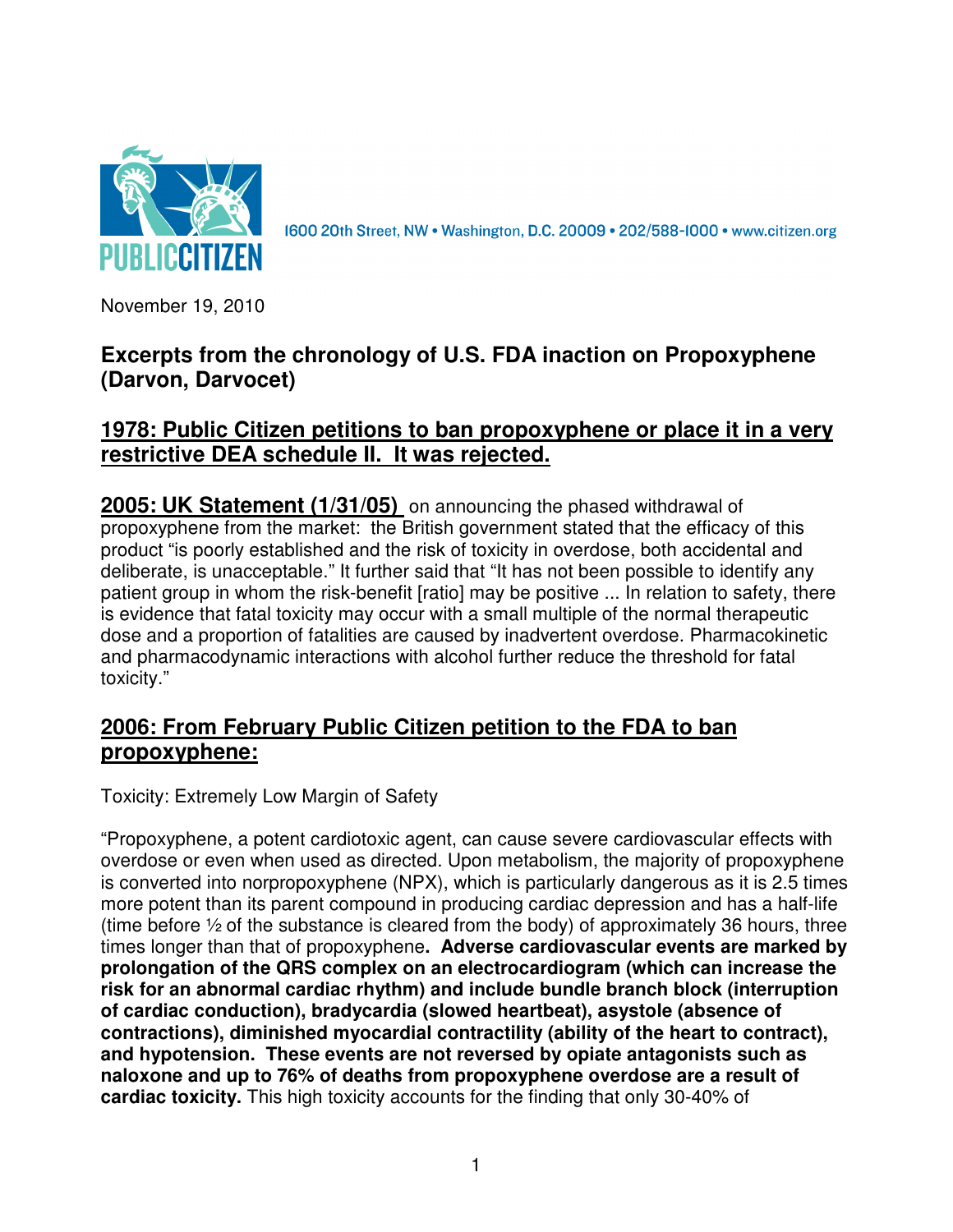propoxyphene-related deaths are attributed to suicidal overdoses; over 40% have been found to be accidental."

"The fact that norpropoxyphene [the major metabolite of propoxyphene] is cleared from the body more slowly than its parent compound and thus reaches considerably higher blood levels and is more cardiotoxic, explains the high risk of accidental overdose." **According to Dr. Randall Baselt, FDA expert toxicology witness at the April 6, 1979, FDA hearings on Darvon: "This accumulation of drug sets the stage for accidental overdosage; one or two additional depressant drugs, such as alcohol or diazepam, may be sufficient even in normally used amounts [of alcohol or diazepam] to cause death in susceptible persons."** 

"Furthermore, comparable blood levels (above 1  $\mu q/q$ ) of norpropoxyphene in animals can cause significant blockage of conduction through the heart – a toxicity which can lead to arrhythmias and death."

## **From January 30, 2009 Public Citizen testimony at FDA advisory committee meeting**



(in 2009, there were 59 deaths caused by DPX in Florida alone)

### **Forensic Toxicologist Dr. Steven Karch as part of Public Citizen testimony at 1/30/09 FDA Hearing:**

"DPX accumulates particularly in the heart and liver. Because NPX [the metabolite norpropoxyphene] also accumulates in the liver, it can cause disruption in the metabolism of many of the most important drugs now in use. In the heart, NPX blocks both the IK and hERG currents. **Blockade of the former can cause conduction delay and even heart block. Blockade of hERG (slow rapid depolarizing K channel) may cause QT interval prolongation leading to torsades des pointes and sudden death."**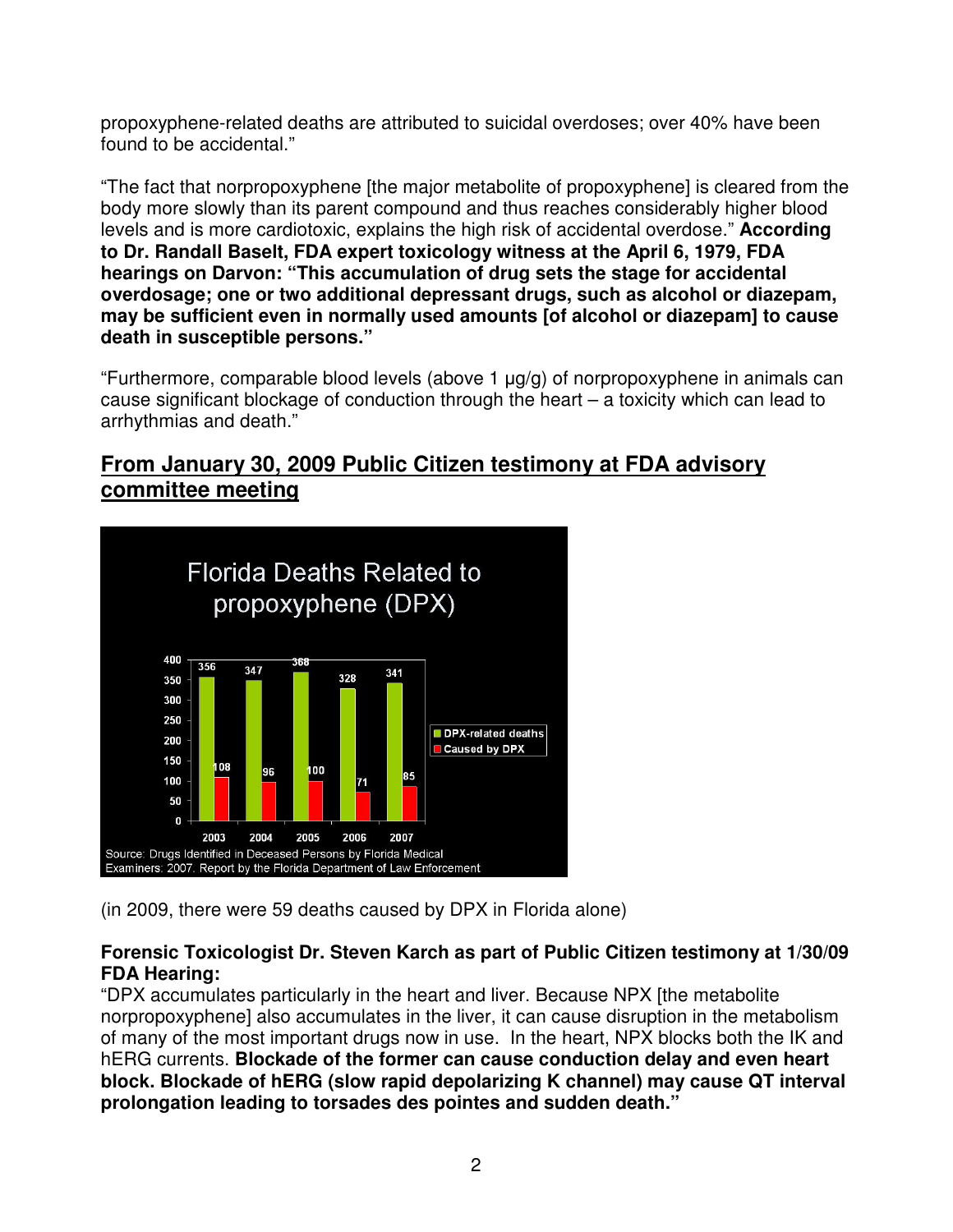From our 1/30/09 testimony on the higher lethality of DPX in overdose than codeinecontaining drugs:

"A recent study estimated the frequency of overdose and death for the three most popular acetaminophen-opioid compound analgesics: propoxyphene and acetaminophen and two different codeine preparations and acetaminophen. Adjusting for relative amounts of prescriptions of the three drugs, **overdoses involving propoxyphene and acetaminophen Scotland were 10 times more likely to be fatal [than ones involving the codeine compounds]."** 

# **FDA Statement at January 30, 2009, advisory committee meeting**

"While **most of the studies show that in combination with acetaminophen, the propoxyphene component appears to contribute little or no additional analgesic effect beyond the efficacy of the acetaminophen when studied in patients with acute pain**, there is at least one study that does support the contribution of propoxyphene to the efficacy of the combination."

### **June 25, 2009, European Medicines Agency Decision to ban propoxyphene (allowed 15 months to get people off the drug)**

"Because of this, the most reliable data come from forensic analysis and national mortality statistics, and complete review of the fatal overdoses (including accidental overdoses) associated with dextropropoxyphene (alone and in combination with paracetamol/caffeine) supported the major concern over the fatal toxicity of dextropropoxyphene containing products and their narrow therapeutic index."

"The impact of the phased withdrawal of co-proxamol (from 2005 to 2007) on mortality associated with co-proxamol poisoning in Scotland was also evaluated (Sandilands and Bateman. 2008). Results showed a significant reduction in the proportion of poisoning deaths due to co-proxamol following legislation [mean 2000–2004, 37 deaths (21.8% of total poisoning deaths); 2006, 10 (7.8%);  $P < 0.0001$ ]. This was associated with a decline in prescriptions by 60% within first 6 months of the withdrawal period. The total number of poisoning deaths also fell, suggesting that the **phased withdrawal of this product has resulted in a major reduction in the number of deaths associated with co-proxamol poisoning in Scotland, with no compensatory rise in mortality from poisonings from other common analgesics."** 

"In terms of safety, the major concern of the Committee was the 'narrow therapeutic index' of dextropropoxyphene. This means that the difference between the dose needed to treat the patient and the dose that could harm the patient is small. Patients may easily take too much dextropropoxyphene and risk a fatal overdose, as dextropropoxyphene can be rapidly fatal. Data assessed by the Committee highlighted that many of the cases of fatal overdoses seen have been accidental."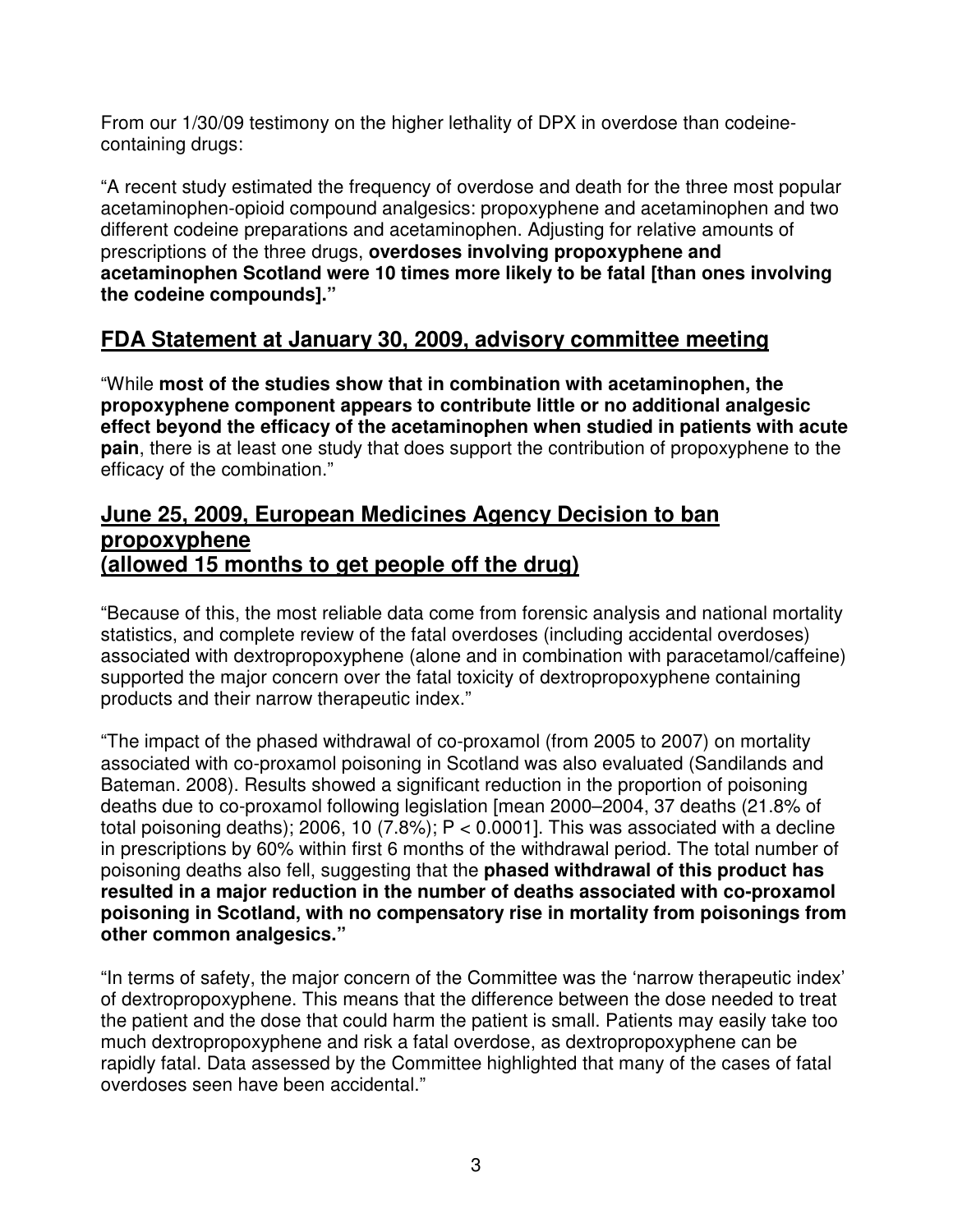"The different figures provided by the available data sources (spontaneous reports, forensic and poison centres, national mortality statistics) showed overall a significant number of deaths in which dextropropoxyphene is present at toxic levels."

**"In view of the complex context in which cases of fatal overdose occurred and in view of the narrow therapeutic index and the potential for rapid death, the CHMP was of the opinion that the proposed risk minimisation activities (including those beyond the Product Information) would not be able to reduce the risks to an acceptable level."** 

# **July 6, 2009 FDA denial of Public Citizen's petition to ban propoxyphene**

"However, we disagree with your assertions that propoxyphene is cardiotoxic when used as directed, including in the elderly, and that the potential for cardiac effects in overdose requires withdrawal of propoxyphene from the market**. Instead, we believe that the labeling revisions that will result from the exercise of our FDAAA authority, in conjunction with the MedGuide, will adequately warn against the possibility of adverse effects of excessive doses of propoxyphene. (Compare this with opposite EMA statement above)"** 

"We are also aware of the in vitro research and case studies demonstrating that both propoxyphene and norpropoxyphene have negative effects on the heart and cause prolonged QRS duration (time of electrical conduction within the heart)."

"Despite these observations, **we are concerned about the dearth of reliable studies examining a potential link between propoxyphene use (and misuse) and cardiotoxicity."**

## **August 6, 2009 Public Citizen's petition to FDA Commissioner Margaret Hamburg for reconsideration of FDA's denial of 2006 petition**

**Comments by Former FDA Commissioner Dr. Donald Kennedy (included in our petition for reconsideration; he also supported our petition to ban the drug as mentioned in our January 30, 2009 FDA testimony)** 

"As Commissioner of the FDA in 1978, I received a petition from the Health Research Group that urged me to initiate proceedings to ban Darvon and its formulations in combination with over-the-counter analgesics. The evidence offered considered the involvement of propoxyphene in a number of Drug Abuse Warning Network reports involving deaths of persons having taken these drugs, often in combination with alcohol or other abused drugs. The HRG petition also pointed to evidence that propoxyphene itself, in amounts equivalent to that used in the combinations, was less effective than the combined drugs required to be ordered by prescription. At the time, I judged that numbers of persons, including elderly patients suffering from arthritis, depended on the Darvon compounds -- and that a ban could be harmful for that cohort."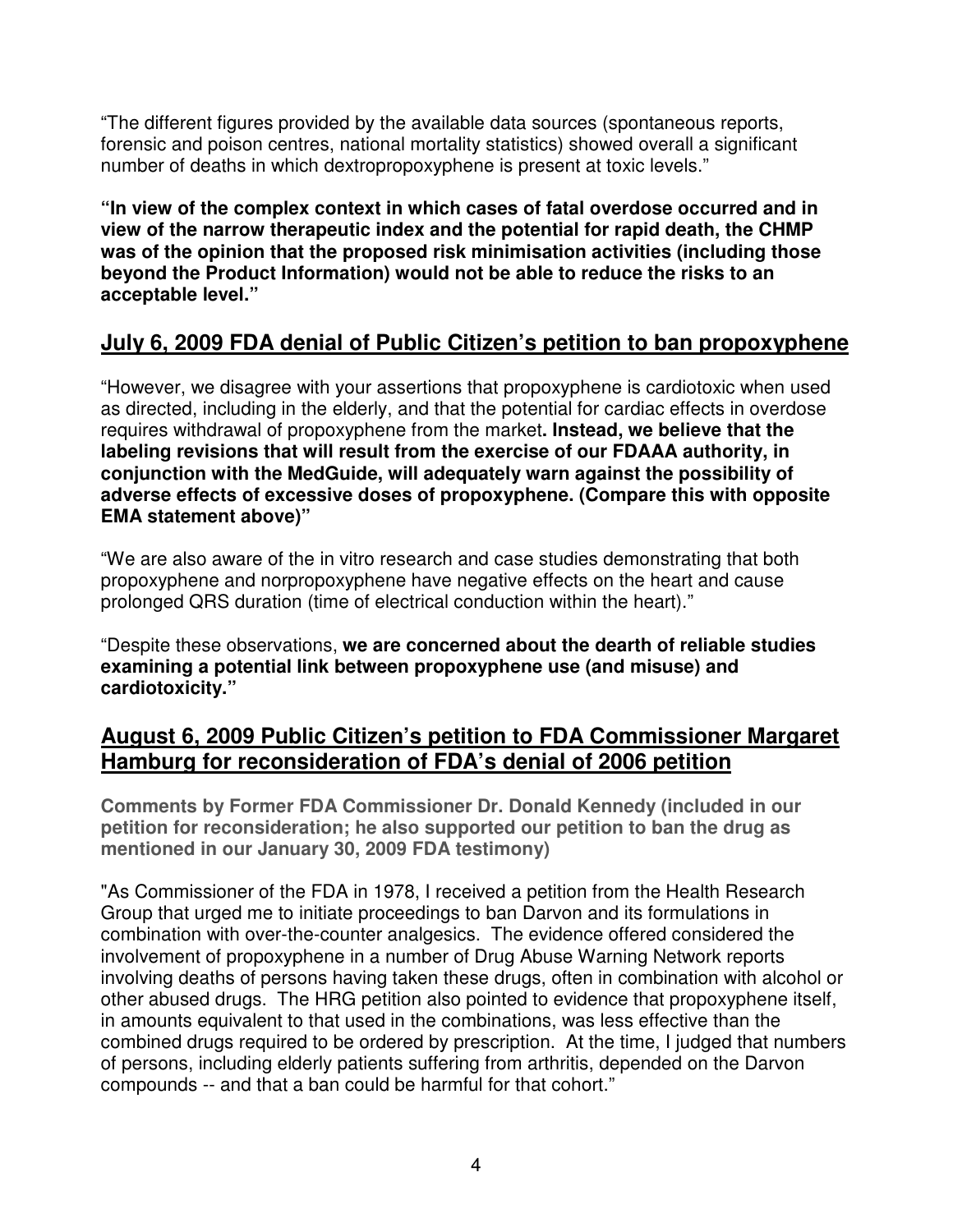"That was over three decades ago. Now actions in the United Kingdom and the European Union have taken account of new efficacy studies that confirm earlier doubts about the need for propoxyphene, and have enhanced the estimates of risks associated with this opioid drug. Indeed, the results of its withdrawal from the British market demonstrate that the risks of continued use substantially outweigh the benefits of continued availability - especially considering that now propoxyphene is available in a wider variety of generic forms. Accordingly, I would have made a different decision today."

### **Excerpted from Statement of J. Richard Crout, M.D. (submitted to the FDA Docket in support of our petition for reconsideration)**

From 1973 to 1982 I served as Director of the then-Bureau of Drugs at FDA (now CDER) and was intimately involved in the FDA response to the original petition from Public Citizen (November 1978) for the removal of propoxyphene from the market as an imminent hazard; accidental deaths and suicides were, then as now, the major public health problem with the drug. I supported the FDA response at that time to require stronger warnings in the labeling and to accept the manufacturer's proposal to conduct an "educational campaign" emphasizing to physicians the narrow safety margin of propoxyphene and the risk of death at higher dosages, especially when taken in combination with alcohol and others drugs.

Subsequent experience has shown that this plan should now be considered a failed experiment. No evidence has appeared through the years to show any important impact of these measures on deaths due to propoxyphene.

By all accounts propoxyphene is a weak narcotic analgesic, less effective than codeine and with similar side effects. It is difficult to envision a set of patients who uniquely require propoxyphene, or in whom the benefit-risk balance with respect to pain management favors propoxyphene over codeine, whether alone or in combination with acetaminophen. The challenge to FDA is to explain, not just assert, why such a compound meets a reasonable benefit-risk test for marketing when it carries a significant risk (yes, even if the epidemiological data are imperfect) of more deaths due to overdose, whether accidental or intentional. This problem derives from the fundamental pharmacology of propoxyphene, and experience has shown it cannot be fixed by labeling.

- The FDA response of July 7, 2009 does not deal with important data submitted by Public Citizen such as the forensic data from Florida and the presentation by Dr. Steven Karsh at the Advisory Committee meeting of January 30, 2009.
- But most importantly, it strains credulity to think that a new re-labeling of propoxyphene products, even with a Med Guide for patients, will have an important impact on physician and patient behavior, when the experience of 30 years with this strategy has shown it to be ineffective in improving safe use of these products."

### **(The remainder of this section directly quotes from the Public Citizen August 6, 2009 petition for reconsideration)**